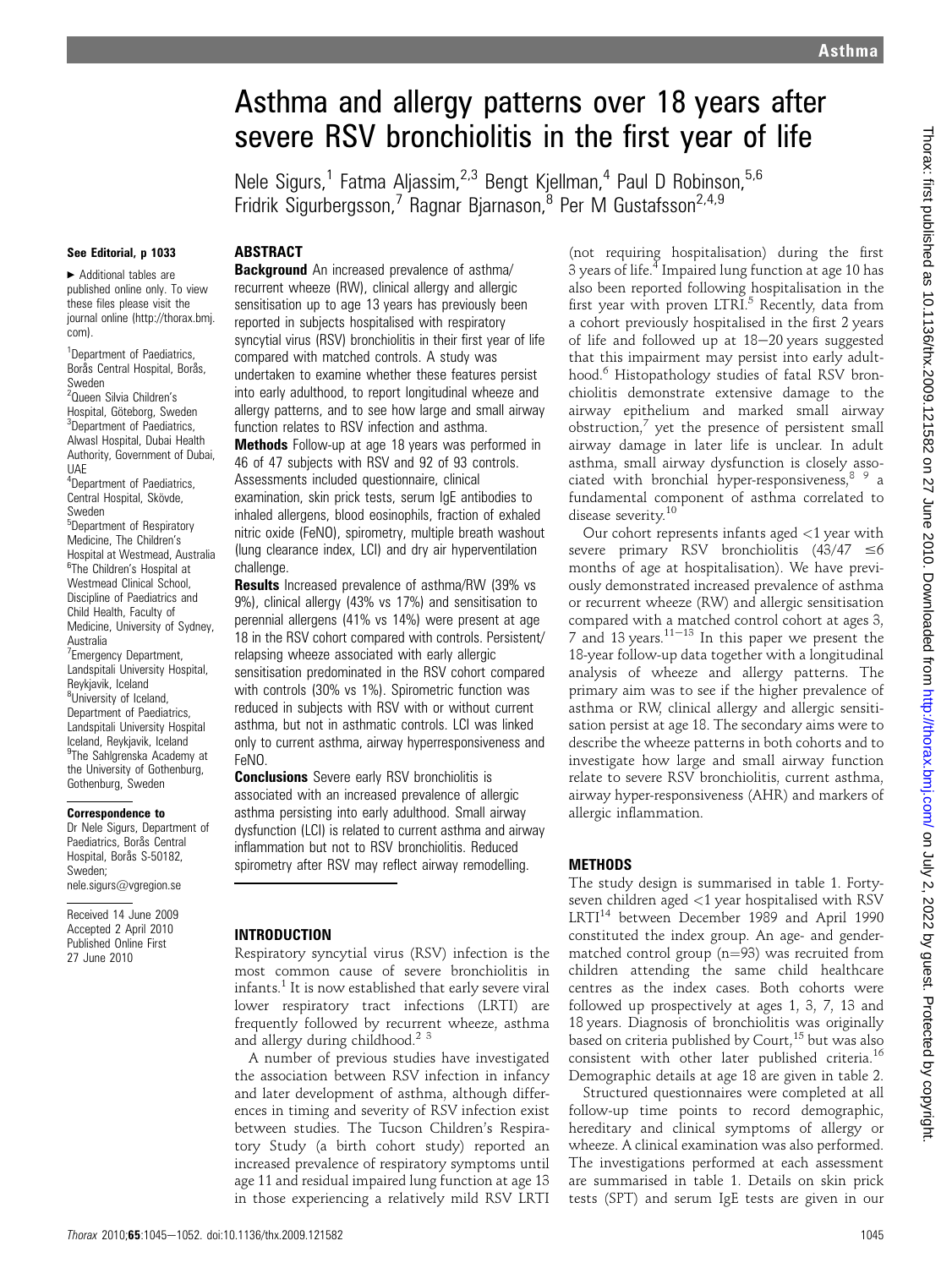|                                      | Age (years)       |                |                   |                   |                   |                   |  |  |
|--------------------------------------|-------------------|----------------|-------------------|-------------------|-------------------|-------------------|--|--|
|                                      |                   | 1.5, 2 and 2.5 | 3                 | 7                 | 13                | 18                |  |  |
| Total number (RSV, controls)         | 47, 93            | 47, 93         | 47, 93            | 47, 93            | 46, 92            | 46, 92            |  |  |
| % of cohort (RSV and controls)       | 100               | 100            | 100               | 100               | 98.5              | 98.5              |  |  |
| Questionnaire                        | X                 | $\times$       | $\times$          | $\times$          | $\times$          | $\times$          |  |  |
| Examination                          | $\times$          |                | $\times$          | $\times$ (46, 89) | $\times$ (45, 89) | $\times$ (42, 87) |  |  |
| Skin prick tests (RSV, controls)     | $\times$ (47, 92) |                | $\times$ (45, 92) | $\times$ (44, 89) | $\times$ (42, 87) | $\times$ (41, 85) |  |  |
| Egg white                            | $\times$          |                | $\times$          | $\times$          |                   |                   |  |  |
| Cat                                  |                   |                | $\times$          | $\times$          | $\times$          | $\times$          |  |  |
| Dog                                  |                   |                |                   | $\times$          | $\times$          | $\times$          |  |  |
| Horse                                |                   |                |                   | $\times$          | $\times$          | $\times$          |  |  |
| <b>Birch</b>                         |                   |                | $\times$          | $\times$          | $\times$          | $\times$          |  |  |
| Timothy                              |                   |                |                   | $\times$          | $\times$          | $\times$          |  |  |
| Mugworth                             |                   |                |                   |                   | $\times$          | $\times$          |  |  |
| HDM (D pteronyssinus)                |                   |                | $\times$          | $\times$          | $\times$          | $\times$          |  |  |
| HDM (D farinae)                      |                   |                |                   |                   | $\times$          | $\times$          |  |  |
| Mould (Cladosporium herbarum)        |                   |                |                   | $\times$          | $\times$          | $\times$          |  |  |
| Mould (Alternaria alternata)         |                   |                |                   |                   | $\times$          | $\times$          |  |  |
| <b>Blood samples</b>                 |                   |                | $\times$          | $\times$ (44, 87) | $\times$ (44, 86) | $\times$ (41, 85) |  |  |
| IqE to food allergens (Fx5)          |                   |                | $\times$          | $\times$          |                   |                   |  |  |
| IgE to inhaled allergens (Phadiatop) |                   |                | $\times$          | $\times$          | $\times$          | $\times$ (41, 85) |  |  |
| Blood eosinophil counts              |                   |                |                   |                   |                   | $\times$ (40, 86) |  |  |
| Lung function tests                  |                   |                |                   | $\times$ (44, 86) | $\times$ (44, 86) | $\times$ (42, 86) |  |  |
| Spirometry                           |                   |                |                   | $\times$          | $\times$          | $\times$          |  |  |
| Multiple breath washout (LCI)        |                   |                |                   |                   |                   | $\times$ (41, 86) |  |  |
| FeN <sub>0</sub>                     |                   |                |                   |                   |                   | $\times$ (42, 86) |  |  |
| <b>DACh</b>                          |                   |                |                   |                   | $\times$ (43, 86) | $\times$ (41, 86) |  |  |

Table 1 Study design and proportion of the 47 children in the RSV cohort and the 93 in the control cohort seen at follow-up during the study period

Numbers in parentheses (RSV, controls) if differed from numbers followed up at that time point.

A skin prick test weal with a mean diameter ≥3 mm was regarded positive. Phadiatop (Pharmacia Upjohn Diagnostics AB, Uppsala, Sweden) is a screening test for antibodies to inhaled allergens. Fx5 (Pharmacia Upjohn Diagnostics AB, Uppsala, Sweden) is a screening test for food allergens.

HDM, house dust mite; DACh, dry air hyperventilation challenge; LCI, lung clearance index; FeNO, fractional exhaled nitric oxide; RSV, respiratory syncytial virus.

previous publications.<sup>11–13</sup> The specific IgE assay method used (ImmunoCAP) was consistent throughout the study period.

Spirometry was performed at baseline from age 7 and postbronchodilator at ages 13 and 18 years, according to American Thoracic Society recommendations,<sup>17</sup> and expressed as standard deviation scores (z-scores) using recently published normative data.<sup>18 19</sup> Inhaled long-acting  $\beta_2$  agonists were withheld for 24 h and short-acting  $\beta_2$  agonists or cromoglycates for 6 h prior to testing. Inhaled corticosteroids (ICS), if used, were not discontinued. Isocapnic dry air hyperventilation challenge (DACh) was performed after baseline spirometry at age 13 and 18 years (described in more detail in the online supplement). At age 18, prior to these lung function tests, the fraction of nitric oxide in expired air (FeNO) was measured in duplicate at an expiratory flow of 50 ml/s using the Niox Mino (Aerocrine, Stockholm, Sweden) and the mean FeNO result reported.

Multiple-breath washout (MBW) was performed before spirometry using sulfur hexafluoride ( $SF<sub>6</sub>$ ) as the marker gas and

| <b>Table 2</b> Demographic data and family history of the respiratory |
|-----------------------------------------------------------------------|
| syncytial virus (RSV) and control groups at age 18                    |

| <b>Variable</b>         | $RSV(n=46)$ | Controls $(n=92)$ |
|-------------------------|-------------|-------------------|
| Weight (kg)             | 65 (12)     | 70 (13)           |
| Height (cm)             | 174 (10)    | 174 (10)          |
| Parental atopy          | 30/46 (65%) | 52/92 (56%)       |
| Parental asthma         | 18/46 (39%) | 25/92 (27%)       |
| Tobacco smoke exposure  |             |                   |
| Active                  | 10/45 (22%) | 14/92 (15%)       |
| Passive (family member) | 19/45 (42%) | 40/92 (43%)       |
| Indoor furred pets      | 24/46 (52%) | 56/92 (61%)       |
|                         |             |                   |

Mean (SD) or proportions (percentages) of subjects are given. No significant differences were seen between the groups

a mass spectrometer for gas analysis and as previously described in detail elsewhere.<sup>20</sup> Lung clearance index (LCI) was calculated as the number of lung volume turnovers (ie, the cumulative expired volume divided by the functional residual capacity) needed to lower the end-tidal tracer gas concentration to 1/40th of the starting concentration. A high value of LCI thus indicates abnormal ventilation distribution. The mean LCI result from three MBWs in each subject was reported. In a previous study including healthy subjects, the mean, SD and upper limit of

**Table 3** Wheeze patterns defined from the presence/absence  $(+/-)$  of asthma/recurrent wheeze at four follow-up stations and the numbers of cases in each wheeze pattern group for each cohort

|                         | Age (years) |        |        |        |                 |                   |
|-------------------------|-------------|--------|--------|--------|-----------------|-------------------|
| Wheeze pattern          | 3           | 7      | 13     | 18     | $RSV(n=46)$     | Controls $(n=92)$ |
| Never wheeze            |             |        |        |        | $14(3, 11)$ *** | 69 (27, 42)       |
| <b>Transient wheeze</b> | $^{+}$      |        |        |        | 7(5, 2)         | 11(8, 3)          |
| Remitting/intermittent  |             |        | $^{+}$ |        | 7(4, 3)         | 4(2, 2)           |
|                         |             | $^{+}$ |        |        |                 |                   |
|                         |             | $^{+}$ | $^{+}$ |        |                 |                   |
|                         | $^{+}$      | $^{+}$ |        |        |                 |                   |
|                         | $^{+}$      | $^{+}$ | $^{+}$ |        |                 |                   |
| Late onset              |             |        | $^{+}$ | $^{+}$ | 4(1, 3)         | 7(3, 4)           |
|                         |             |        |        | $^{+}$ |                 |                   |
| Persistent/relapsing    | $\ddot{}$   | $^{+}$ | $^{+}$ | $+$    | $14(7, 7)$ ***  | 1(1, 0)           |
|                         | $^{+}$      | -      | $^{+}$ | $^{+}$ |                 |                   |
|                         | -           | $^{+}$ | $^{+}$ | $^{+}$ |                 |                   |
|                         | $^{+}$      | $^{+}$ |        | $^{+}$ |                 |                   |
|                         | $^{+}$      |        |        | $\pm$  |                 |                   |

Male, female distribution shown in parentheses.

Statistical evaluation refers to comparison of proportion of subjects in the different wheeze pattern groups in the RSV and control cohorts: \*\*\*p<0.001. RSV, respiratory syncytial virus.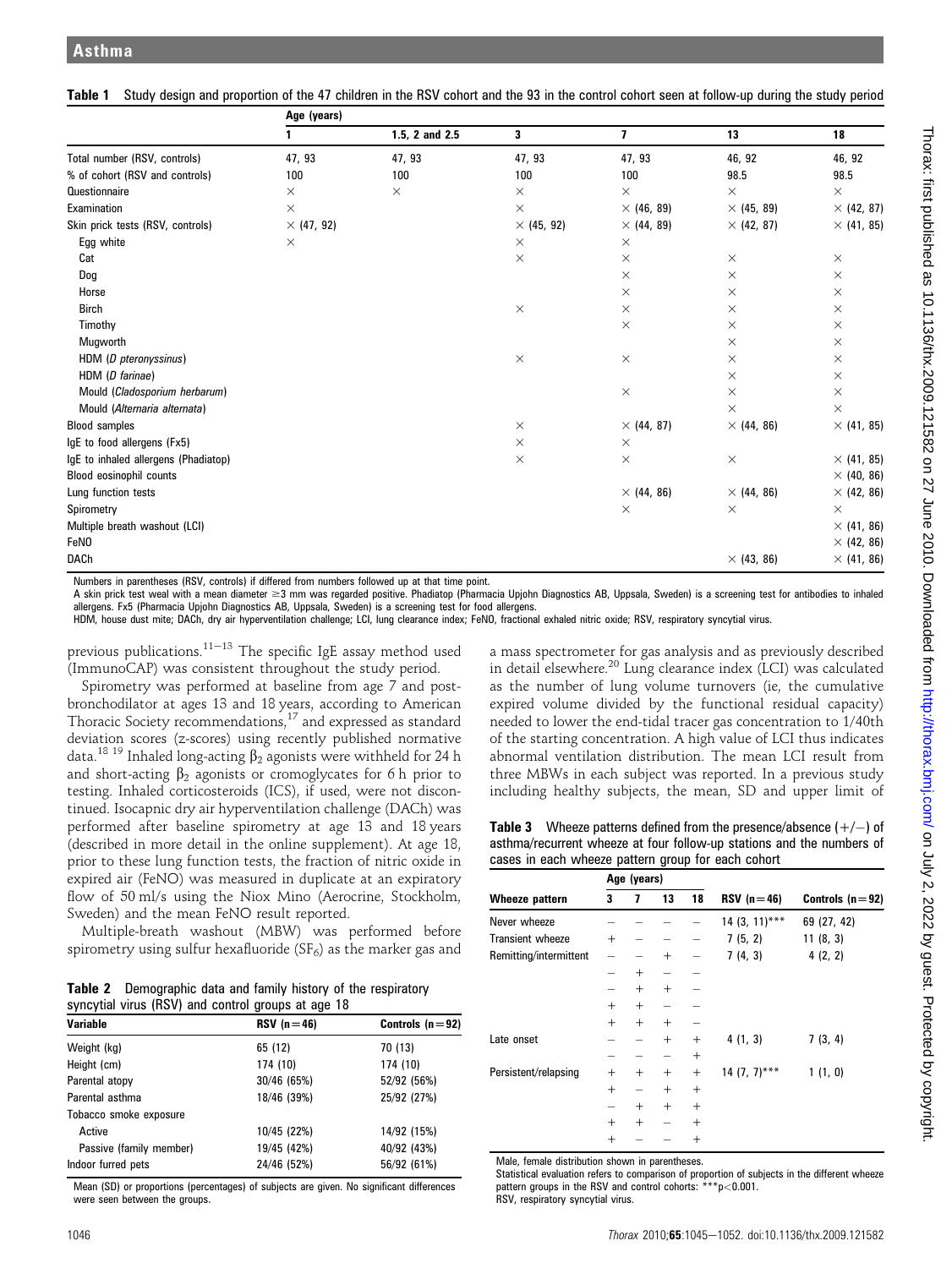normality (ULN; mean + 1.96 SD) for LCI were 6.33, 0.43 and 7.17, respectively.20

At each follow-up time point, asthma was defined as  $\geq 3$ episodes of physician-verified wheeze and RW as  $\geq 3$  episodes of parent-reported wheeze. Definitions of the wheezing patterns over time are shown in table 3. Allergic rhinoconjunctivitis (ARC) or clinical allergy was defined as rhinitis/conjunctivitis occurring at least twice following exposure to a particular allergen and unrelated to infection. Atopic dermatitis (AD) was defined as a pruritic, chronic or chronically relapsing non-infectious dermatitis. Allergic sensitisation implied occurrence of IgE antibodies estimated by SPT and/or serum IgE tests. Current disorder denotes symptoms over the last 12 months. Active and passive smoke exposures, the presence of pets in the household, and atopic or allergic heredity were assessed by questionnaire. A positive history of atopic disease (AD, ARC or asthma) in firstdegree relatives (parents or siblings) was based on physician diagnosis.

#### Statistical analyses

Yates' corrected  $\chi^2$  test was used for estimation of differences in prevalence among groups and subgroups. One-way ANOVA was used for parametric continuous variables and Tukey HSD for subsequent group comparisons, if the overall F-test was significant. A Mann-Whitney test was used to test group differences for non-parametric continuous variables. 95% CIs for mean and median differences were calculated.  $\chi^2$  tests for trend were used to assess the combined influence of group allocation (RSV vs control) and a parental history of physician-diagnosed asthma on asthma/RW, ARC and sensitisation at age 18. Pearson correlation tests were used to assess correlation of parametric data, while the Spearman rank test was used for non-parametric data. Kaplan-Meier survival analysis was used to compare time free from diagnosis of asthma, ARC, positive Phadiatop test or positive SPT to any perennial allergen at a follow-up station; p values based on Mantel-Cox log ranks were calculated. Multivariate logistic regression analyses were performed to establish risk factors for asthma/RW, asthma alone and ARC at age 18. ORs with 95% CI and p values were reported. Additionally, conditional logistic regression tests were performed to adjust for any degree of residual confounding due to the constitution of

the groups during the study period. SPSS Version 15.0 software for Windows (SPSS Inc, Chicago, Illinois, USA), SPSS Sample-Power 2.0 software and CI Analysis software version 2.1.2 (Trevor Bryant, University of Southampton) were used for the statistical analyses.

#### RESULTS

Forty-six of the 47 subjects with RSV and 92 of the 93 controls were followed up to 18 years of age. The demographic details of the two cohorts at age 18 are summarised in table 2, and from age  $1-18$  years in table E1 in the online supplement. No significant differences were seen at age 18.

#### Cross-sectional data at age 18

Current asthma/RW was documented in 18 of 46 (39%) subjects with RSV and 8 of 92 (9%) controls ( $p=0.001$ ). Current asthma alone was found in 15 of 46 (33%) subjects with RSV and 6 of 92  $(7%)$  controls  $(p<0.001)$ . ARC was diagnosed in 20 of 46 subjects with RSV (43%) and 16 of 92 (17%) controls ( $p=0.002$ ). No difference was found in the prevalence of AD (5 of 46 (11%) subjects with RSV vs 8 of 92 (9%) controls).

The prevalence of sensitisation determined by SPT was significantly increased in the RSV cohort compared with controls to any animal dander (cat, dog, horse) (33% vs 11%;  $p=0.005$ ) or any perennial (animal danders and house dust mites (HDM)) (41% vs 14%;  $p=0.001$ ) (see table E2 in online supplement). A higher prevalence of positive Phadiatop responses was seen in the RSV cohort  $(56\% \text{ vs } 28\%, \text{ p}=0.005)$ (see table E2 in online supplement). For the whole cohort, the most commonly identified specific IgE antibodies performed in those testing positive to Phadiatop screening were to 'any perennial' (39 of 126, 31%), and were significantly increased in subjects with RSV compared with controls (51% vs 21%;  $p=0.001$ ).

Airway function data are summarised in table 4. Reduced spirometric airway function (forced expiratory volume in 1 s (FEV<sub>1</sub>), ratio of FEV<sub>1</sub> to forced vital capacity (FVC) and forced expiratory flow at  $25-75\%$  FVC (FEF<sub>25-75</sub>)) was documented in the RSV cohort compared with controls, but LCI did not differ. AHR, bronchodilator response and blood eosinophil cell counts were greater in the RSV cohort than in the controls, but FeNO

|  | Table 4 Airway function and inflammatory markers in RSV and control groups at age 18 years |  |  |  |  |  |
|--|--------------------------------------------------------------------------------------------|--|--|--|--|--|
|--|--------------------------------------------------------------------------------------------|--|--|--|--|--|

|                                           | $RSV(n=46)$         | Control $(n=92)$    | 95% CI for difference |
|-------------------------------------------|---------------------|---------------------|-----------------------|
| Resting                                   |                     |                     |                       |
| $FEV1$ (z-score)                          | $-0.28(0.93)$       | 0.11(1.08)          | $0.00$ to $0.7*$      |
| FEV <sub>1</sub> /FVC (z-score)           | $-0.68(0.85)$       | $-0.08(1.03)$       | $0.24$ to $0.97**$    |
| $FEF_{25-75}$ (z-score)                   | $-0.60(0.77)$       | $-0.05(0.85)$       | $0.25$ to $0.86***$   |
| LCI                                       | 6.63(0.52)          | 6.59(0.43)          | $-0.21$ to 0.13       |
| Challenge (DACh)                          |                     |                     |                       |
| Fall in FEV <sub>1</sub> $(\%)$           | $4.7(0.0 - 37.8)$   | $3.1(0.0-42.8)$     | $0.0$ to $3.2*$       |
| Post-bronchodilation                      |                     |                     |                       |
| Rise in $FEV_1$ (%)                       | $5.9(0.0-10.5)$     | $3.1(0.0-10.4)$     | $0.5$ to $3.4***$     |
| $FEV1$ (z-score)                          | 0.16(0.71)          | 0.38(1.30)          | $-0.18$ to $0.61$     |
| FEV <sub>1</sub> /FVC (z-score)           | $-0.04$ (0.88)      | 0.42(0.95)          | $0.11$ to $0.80**$    |
| $FEF_{25-75}$ (z-score)                   | $-0.01$ (0.78)      | 0.38(0.83)          | $0.09$ to $0.69*$     |
| Inflammatory markers                      |                     |                     |                       |
| FeNO (ppb)                                | $14(6-84)$          | $13(5 - 74)$        | $-1$ to 5             |
| Blood eosinophil counts $(\times 10^9/1)$ | $0.20(0.04 - 0.57)$ | $0.14(0.01 - 0.79)$ | $0.01$ to $0.10**$    |

Data are shown as mean (SD) or median (range).

For normally distributed data, differences between the two groups are shown with 95% CI for the mean values and for non-normally distributed data as the 95% CI for the medians.  $*p$ <0.05,  $*p$ <0.01,  $***p$ <0.001.

For exact number of subjects in RSV and control group performing each test, see Table 1.

DACh, isocapnic dry air hyperventilation challenge; FEF<sub>25-75</sub>, forced expiratory fraction at 25-75% forced vital capacity; FeNO, fraction exhaled nitric oxide; FEV<sub>1</sub>, forced expiratory volume in 1 s; FVC, forced vital capacity; LCI, lung clearance index; ppb, parts per billion; RSV, respiratory syncytial virus.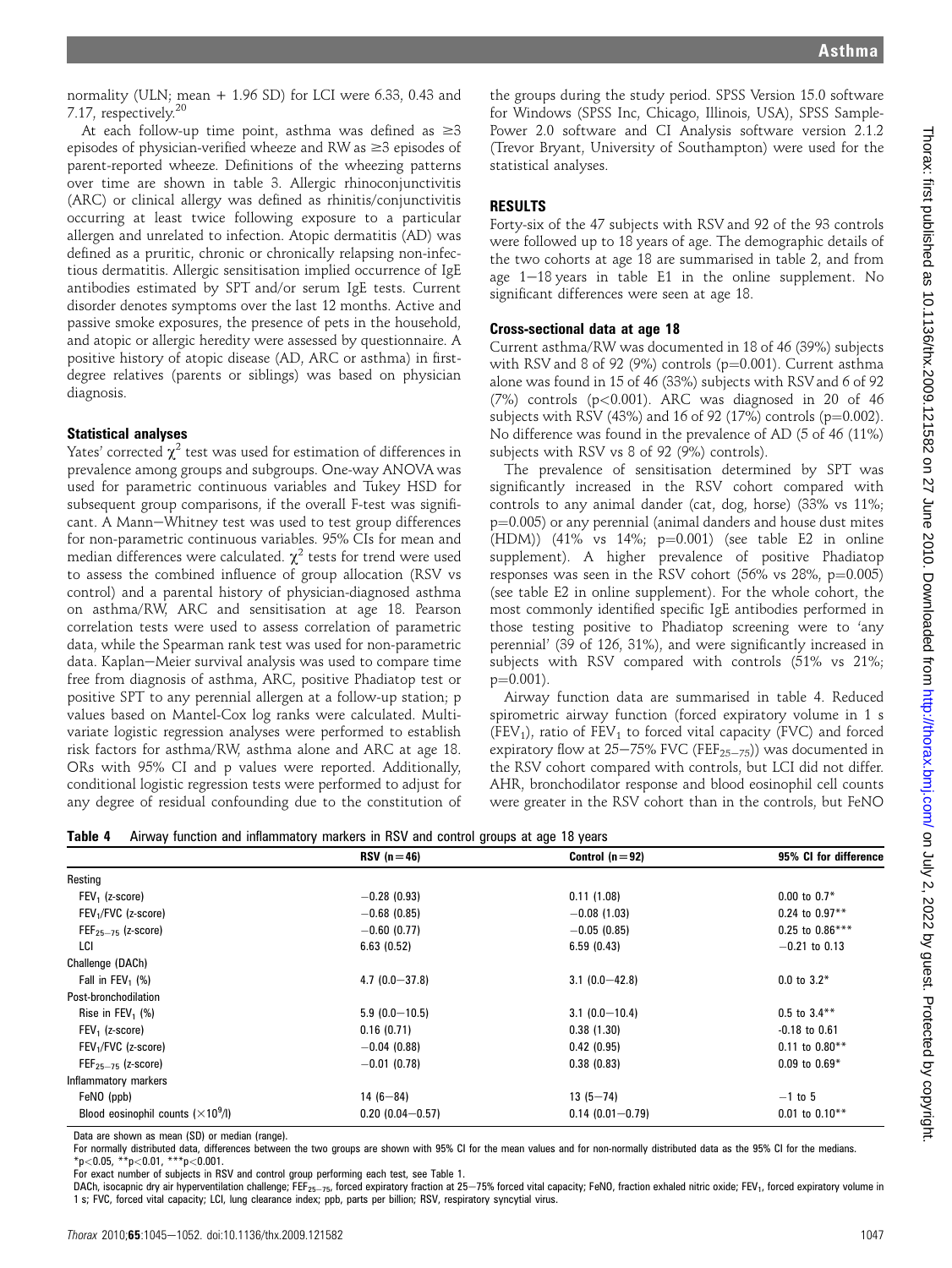|  | Table 5 Airway function and inflammatory markers in RSV versus control subjects with or without current asthma/RW at age 18 years |  |  |  |  |  |  |  |  |
|--|-----------------------------------------------------------------------------------------------------------------------------------|--|--|--|--|--|--|--|--|
|--|-----------------------------------------------------------------------------------------------------------------------------------|--|--|--|--|--|--|--|--|

|                                     | <b>Current asthma/RW</b> |                     |                       | No current asthma/RW   |                     |                       |  |
|-------------------------------------|--------------------------|---------------------|-----------------------|------------------------|---------------------|-----------------------|--|
|                                     | $RSV(n=18)$              | Controls $(n=8)$    | 95% CI for difference | $RSV(n=24)$            | Controls $(n=78)$   | 95% CI for difference |  |
| Resting                             |                          |                     |                       |                        |                     |                       |  |
| $FEV1$ (z-score)                    | $-0.64(0.85)$            | 0.05(0.77)          | $-0.03$ to 1.42       | 0.00(0.91)             | 0.11(1.11)          | $0.00$ to $0.77*$     |  |
| FEV <sub>1</sub> /FVC (z-score)     | $-0.89$ (0.82)           | 0.08(1.37)          | $0.09$ to 1.86*       | $-0.53(0.86)$          | $-0.10(1.00)$       | $0.24$ to $0.97**$    |  |
| $FEF25–75$ (z-score)                | $-0.89(0.71)$            | $-0.06$ (0.86)      | $0.17$ to $1.50*$     | $-0.38(0.75)$          | $-0.05(0.85)$       | $0.25$ to $0.86***$   |  |
| LCI                                 | 6.88(0.63)               | 6.89(0.25)          | $-0.46$ to 0.49       | 6.44(0.31)             | 6.56(0.43)          | $-0.21$ to 1.29       |  |
| Challenge (DACh)                    |                          |                     |                       |                        |                     |                       |  |
| Fall in FEV <sub>1</sub> $(\%)$     | $8.5(0.0 - 37.8)$        | $7.5(0.3 - 42.8)$   | $-5.5$ to 11.5        | $3.6(0.0-9.3)$         | $3.1(0.0-22.1)$     | $-0.9$ to 1.8         |  |
| Post-bronchodilation                |                          |                     |                       |                        |                     |                       |  |
| Rise in $FEV_1$ (%)                 | $6.5(0.0-10.2)$          | $2.5(0.0-9.9)$      | $-0.3$ to 6.3         | $5.4(0.0-10.5)$        | $3.1(0.0-10.4)$     | $-0.0$ to 3.2**       |  |
| $FEV1$ (z-score)                    | $-0.18(0.79)$            | 0.25(1.05)          | $-0.34$ to 1.20       | 0.41(0.81)             | 0.39(1.15)          | $-0.18$ to 0.61       |  |
| FEV <sub>1</sub> /FVC (z-score)     | $-0.23(0.83)$            | 0.48(1.06)          | $-0.09$ to 1.50       | 0.11(0.90)             | 0.41(0.95)          | $0.11$ to $0.80**$    |  |
| $FEF_{25-75}$ (z-score)             | $-0.29(0.76)$            | 0.48(0.72)          | $0.11$ to $1.43*$     | 0.19(0.74)             | 0.37(0.84)          | $0.11$ to $0.69*$     |  |
| Inflammatory markers                |                          |                     |                       |                        |                     |                       |  |
| FeNO (ppb)                          | $22(6-84)$               | $15(7-51)$          | $-7$ to 26            | $13(6 - 54)$           | $12(5 - 74)$        | $-3$ to 3             |  |
| Blood eosinophils $(\times 10^9/l)$ | $0.33(0.06 - 0.57)$      | $0.16(0.04 - 0.31)$ | $0.01$ to $0.27*$     | $0.16$ (0.04 $-0.37$ ) | $0.14(0.01 - 0.79)$ | $-0.02$ to 0.06       |  |

Data are shown as mean (SD) or median (range).

For normally distributed data differences between the two groups are shown with 95% CI for the mean values and for non-normally distributed data as the 95% CI for the medians.  $*_{p<0.05}$ ,  $*_{p<0.01}$ ,  $*_{*p<0.001}$ .

DACh, isocapnic dry air hyperventilation challenge; FEF<sub>25-75</sub>, forced expiratory fraction at 25-75% forced vital capacity; FeNO, fraction exhaled nitric oxide; FEV<sub>1</sub>, forced expiratory volume in 1 s; FVC, forced vital capacity; LCI, lung clearance index; ppb, parts per billion; RSV, respiratory syncytial virus; RW, recurrent wheeze.

was not.  $FEV_1/FVC$  and  $FEF_{25-75}$  remained lower in the RSV cohort after bronchodilation. Subjects with RSV had lower spirometry results than the controls, irrespective of current asthma/RW diagnosis (table 5). Spirometry findings were similar in controls with or without current asthma/RW. LCI was significantly raised in subjects with RSV ( $p=0.006$ ) and controls  $(p=0.033)$  with current asthma/RW compared with corre-

sponding subjects without asthma (see table E3 in online supplement). Only LCI differed significantly between the controls with and those without current asthma/RW (see table E4 in online supplement). In the RSV cohort, the maximum percentage fall in  $FEV_1$  after dry air challenge correlated significantly with LCI ( $r^2 = 0.44$ ; p<0.001), FeNO levels ( $r^2 = 0.26$ ;  $p<0.001$ ) and with blood eosinophil counts ( $r^2=0.12$ ;  $p=0.011$ ),



Figure 1 Proportion (%) with (A) current asthma/recurrent wheeze, (B) current allergic rhinoconjunctivitis, (C) current positive Phadiatop test and (D) current positive skin prick test to perennial allergens in respiratory syncytial virus (RSV) and control cohorts with respect to heredity for asthma.  $\chi$ test for trend was used in all graphs and error bars denote 95% CI.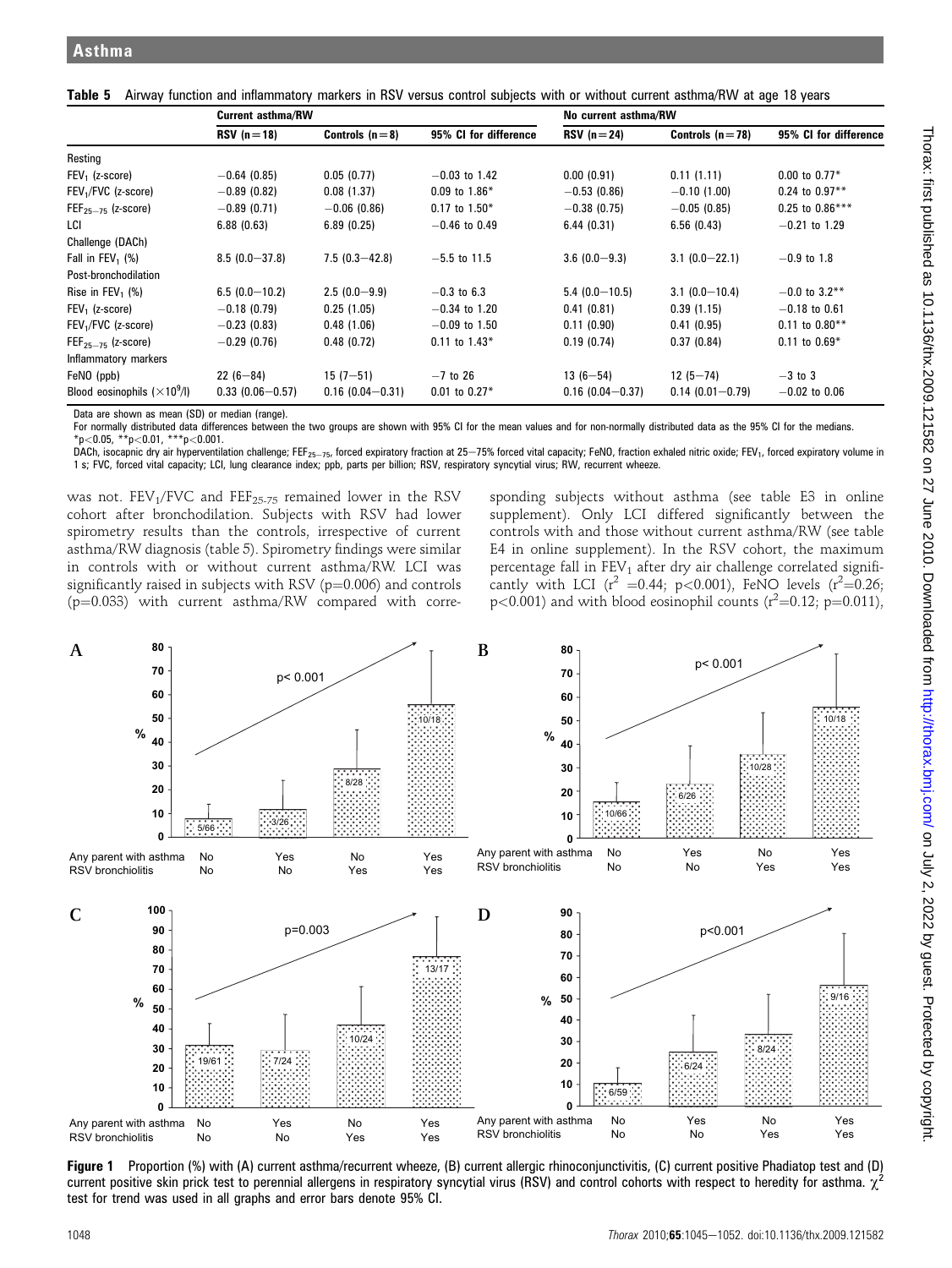but not with spirometry results (see table E5 in online supplement). Among the subjects with current asthma/RW, regression analyses also demonstrated significant relationships between LCI and the maximum percentage fall in  $FEV<sub>1</sub>$  after dry air challenge  $(r^2=0.26; p=0.005)$  and between LCI and FeNO  $(r^2=0.29; p=0.003)$ .

#### Family history and other risk factors for asthma and ARC at age 18

A family history of asthma and atopy did not differ between the RSV and control cohorts at age 18. A number of risk factors for current asthma/RW, current asthma and current ARC, respectively, were assessed using multivariate logistic regression analyses including both cohorts. For current asthma/RW and for current asthma, the risk factors included were: allocation (RSV/ control), gender, domestic furred pets in the first year of life, parental smoking in the first year of life, own smoking at age 18, current ARC of the subjects themselves, physician-diagnosed parental ARC and physician-diagnosed parental asthma.

For current asthma/RW, only RSV (OR 6.2; 95% CI 2.0 to 19.2; p<0.001) and current ARC of the subjects (OR 6.1; 95% CI 2.1 to 18.1; p<0.001) were significant independent risk factors. For current asthma alone, similar results were found (RSV: OR 7.2 (95% CI 2.1 to 23.9; p<0.001); current ARC: OR 4.4 (95% CI 1.4 to 14.0;  $p < 0.001$ )).

The risk factors included in the analysis for current ARC were the same, except for current ARC of the subjects. Only RSV (OR 3.6; 95% CI 1.6 to 8.5;  $p=0.003$ ) was a significant independent risk factor. Corresponding conditional logistic regression tests gave similar results (see table E6 in the online supplement).

Numerically, the RSV subgroup with a parental history of asthma had a higher prevalence of asthma/RW, ARC and positive sensitisation than the RSV subgroup without parental asthma, but no significant differences were found  $(p=0.058-0.308)$ . The statistical power to detect significant differences between the RSV subgroups was <50%. For the two cohorts analysed together, however, the combination of RSV allocation and history of parental asthma resulted in significant trends for disease and sensitisation (figure  $1A-D$ ).

#### Longitudinal data over the entire study period: subjects with RSV versus controls

Kaplan-Meier survival plots for time free from asthma diagnosis, ARC diagnosis, positive Phadiatop test or positive SPT are shown in figure 2A-D. The RSV group had significantly shorter time free from these diagnoses and test findings.

Reduced lung function in the RSV cohort was evident from the age of 7 years (mean (SD) baseline  $\text{FEF}_{25-75}$  z-scores in RSV



Figure 2 Proportion (%) of subjects in the respiratory syncytial virus and control cohorts who never had (A) an asthma diagnosis at follow-up at ages 3, 7, 13 and 18 years (log rank (Mantel-Cox)  $\chi^2$  21.0; df 1; p<0.001); (B) an allergic rhinoconjunctivitis diagnosis at follow-up at ages 3, 7, 13 and 18 years (log rank (Mantel-Cox)  $\chi^2$  15.5; df 1; p<0.001); (C) a positive Phadiatop test at follow-up at ages 3, 7, 13 and 18 years (log rank (Mantel-Cox)  $\chi^2$  8.3; df 1; p=0.004); and (D) a positive skin prick test at follow-up at ages 3, 7, 13 and 18 years (log rank (Mantel-Cox)  $\chi^2$  8.0; df 1; p=0.005).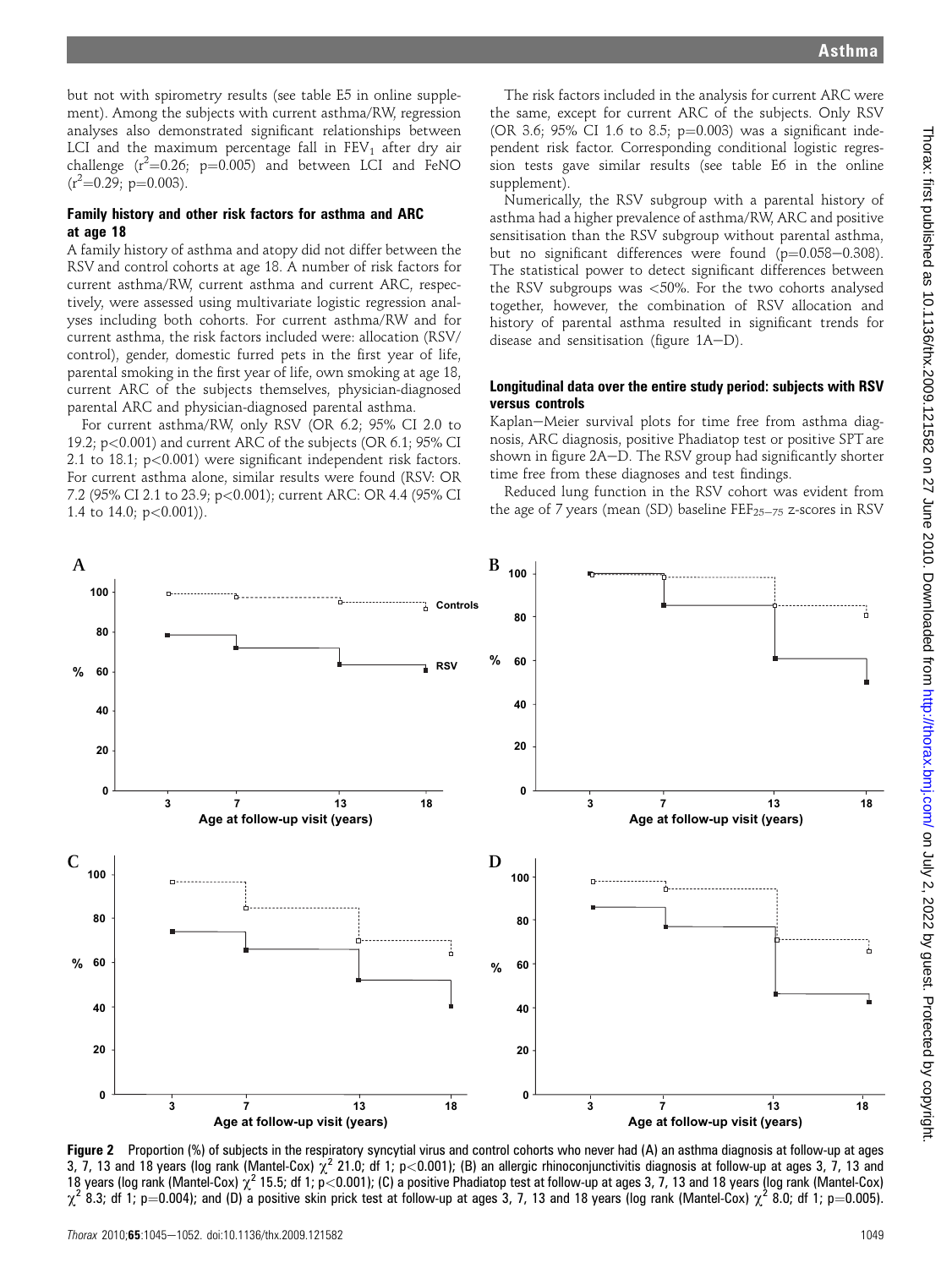group vs controls at age 7: -0.63 (1.04) vs -0.22 (0.95) (95% CI  $0.05$  to  $0.77$ ; p= $0.025$ ); at age 13:  $-0.58$  (0.77) vs  $-0.12$  (0.78) (95% CI 0.17 to 0.74;  $p=0.002$ ). At ages 13 and 18 a greater fall in FEV<sub>1</sub> after DACh was seen in subjects with RSV.<sup>13</sup>

#### Wheeze patterns up to age 18 years

The persistent/relapsing asthma/RW pattern occurred more frequently in the RSV cohort with fewer non-wheezers in the RSV group (table 3). No difference in other wheeze patterns was seen. All 14 individuals with a persistent/relapsing asthma/RW pattern in the RSV cohort had current symptoms on at least two time points (seven on all four and six on three occasions). Asthma/RW was noted from age 3 in 11 of 14 subjects in this group. The one individual in the control group with persistent/ relapsing asthma had symptoms at all occasions from age 7. Nine subjects with RSV (7 with persistent/relapsing asthma/ RW and 2 with late onset asthma/RW) and 3 control subjects with late-onset asthma/RW were treated with ICS ( $p=0.002$ ). The persistent/relapsing group (14 RSV and 1 control) was characterised by the highest prevalence of co-existing ARC (figure 3A) and sensitisation (figure 3B). The significantly higher prevalence of sensitisation was evident at ages 3, 7 and 13, and similarly for ARC at age 7 and 13 (data not shown).

At 18 years of age the persistent/relapsing wheeze group had significantly lower airway function (FEV<sub>1</sub>, FEV<sub>1</sub>/FVC and  $FEF_{25-75}$  z-scores), higher LCI and AHR than the non-wheeze group (table 6). Bronchodilator response, FeNO and blood eosinophil counts were significantly increased compared with never wheezers only in the persistent/relapsing asthma/RW group.

## **DISCUSSION**

The previously reported over-representation of asthma (and asthma/RW), clinical allergy and allergic sensitisation in this RSV cohort persisted into early adulthood. The high prevalence of current asthma/RW in the RSV cohort was due to a high proportion of subjects with early-onset allergy-associated wheezing persisting through childhood and adolescence, and was accompanied by reduced airway function, elevated FeNO and eosinophil counts. A history of hospitalisation for RSV bronchiolitis was the only significant risk factor identified at age 18 for current asthma/RW, asthma alone or ARC.

At age 18, spirometry results were reduced in subjects with RSV with or without current asthma/RW compared with corresponding controls, but subjects with RSV without current asthma did not show evidence of small airway dysfunction as measured by LCI. Spirometry results showed no relationship with AHR or markers of allergic inflammation. In contrast, small airway dysfunction (LCI) correlated with current asthma, AHR and FeNO, a marker of ongoing allergic airway inflammation.

This controlled follow-up study and its findings are unique. It describes the development of asthma and allergy prospectively after severe primary RSV bronchiolitis in the first year life, and has involved several follow-up time points from infancy to young adulthood, all with very high attendance rates. The subsequent high frequency of early-onset allergic asthma persisting to age 18 has not previously been reported. Only two other prospective studies of RSV have documented a high prevalence of early sensitisation comparable to ours at 1 year<sup>21</sup> and 3 years of age. $^{22}$ 

The debate between a causal or genetic predisposition relationship between RSV and asthma has continued for decades and cannot be answered by this study. Two recent large registrybased studies have attempted to answer this question, with each

declaring opposite conclusions.<sup>23</sup>  $^{24}$  The weaknesses in the study designs and the difficulties in answering this question have been highlighted in a recent editorial.<sup>25</sup> RSV-positive infants with wheezing may include both those with primary RSV LRTI or those with an existing non-atopic or atopic wheezing disorder exacerbated by RSV. In our cohort, 91% of the index subjects were 6 months or younger when admitted and only one had a previous history of lower airway symptoms, which strongly suggests that our cohort comprises subjects with early primary severe RSV LRTI. It is thought that early infancy, with a relatively Th-2 skewed immune system, may constitute a particularly vulnerable period of life for subsequent development of asthma following severe viral LRTI.<sup>3</sup> Viral airway infections and atopy may interact in a multiplicative way to promote asthma development in young childhood.<sup>26</sup> In addition, predisposition to both early severe RSV bronchiolitis and allergic sensitisation may be related to the interleukin (IL)-13/IL-4 gene locus.<sup>27</sup> Potential hereditary susceptibility to RSV bronchiolitis has also been reported.<sup>28</sup>

Potential confounding factors do exist within our cohort. Mallia and Johnston<sup>29</sup> have previously suggested that the higher rate of asthma in our RSV cohort compared with controls could be due to selection bias generated by the selection of controls contemporaneously from the same child healthcare centres as the index cases. Theoretically, our selection process during an ongoing RSV epidemic could generate controls with a lower susceptibility for severe RSV bronchiolitis and a lower risk for subsequent allergic asthma if severe RSV bronchiolitis and subsequent allergic asthma are markers of the same genotype. There are two main reasons



Figure 3 Proportion (%) of subjects with (A) allergic rhinoconjunctivitis in different wheezing phenotypes (overall  $\chi^2$  p<0.001, \*\*p<0.01, \*\*\*p<0.001 vs the no-wheeze phenotype) and (B) positive Phadiatop test in different wheezing phenotypes (overall  $\chi^2$  p<0.001, \*\*\*p<0.001 vs the no-wheeze phenotype). Error bars denote 95% CI. RSV, respiratory syncytial virus.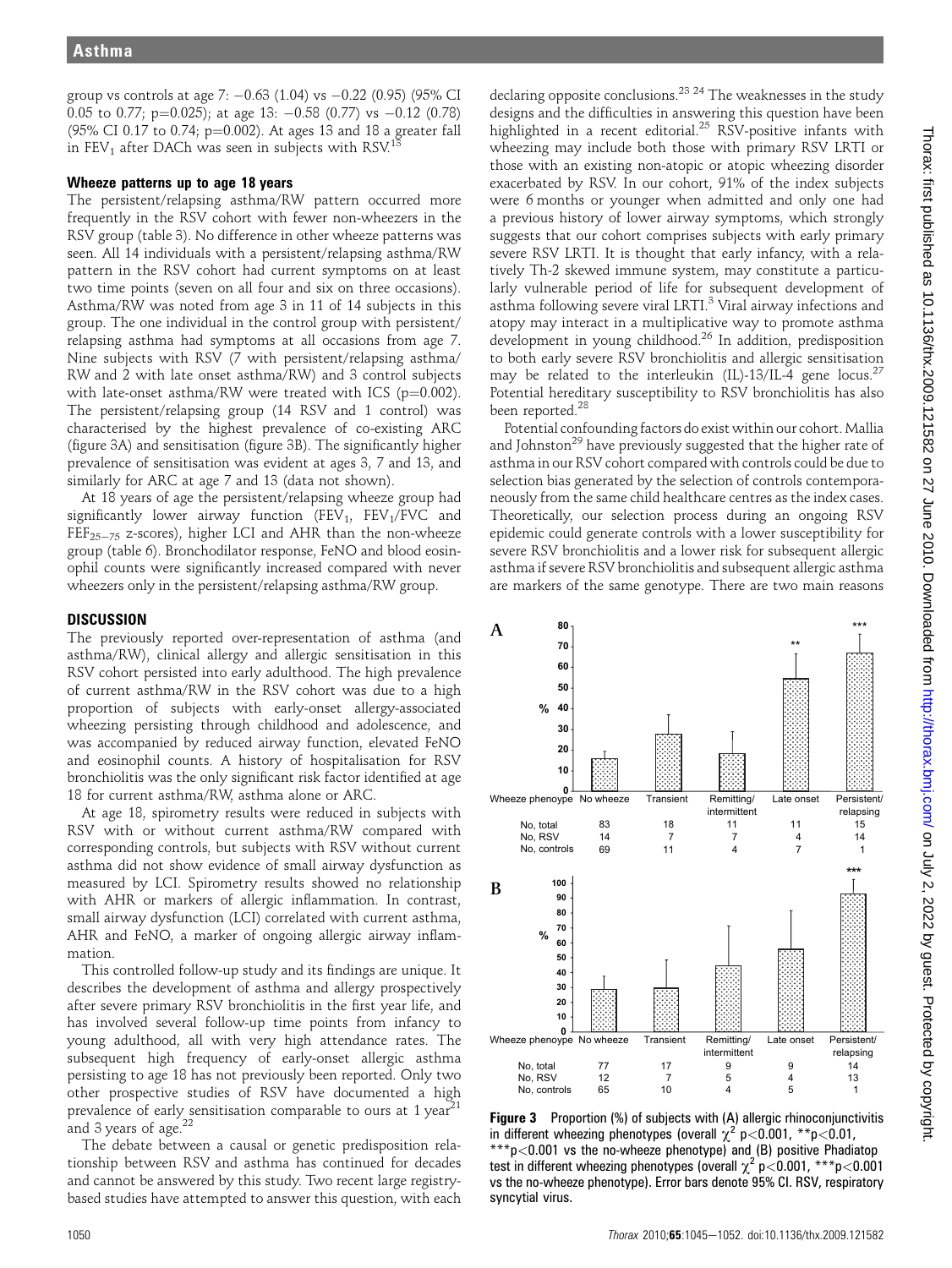Table 6 Airway function and inflammatory markers in the different wheeze pattern groups for the entire cohort at age 18 years

| Variable                            | Never wheeze        | <b>Transient wheeze</b> | Remitting/intermittent wheeze | Persistent/relapsing wheeze | Late onset wheeze   |
|-------------------------------------|---------------------|-------------------------|-------------------------------|-----------------------------|---------------------|
| Number of subjects                  | 83                  | 18                      | 11                            | 15                          | 11                  |
| Airway function                     |                     |                         |                               |                             |                     |
| $FEV1$ (z-score)                    | 0.10(0.93)          | 0.15(1.63)              | $-0.16(0.97)$                 | $-0.80(0.79)$ *             | 0.07(0.74)          |
| FEV <sub>1</sub> /FVC (z-score)     | $-0.14(0.97)$       | $-0.25(1.21)$           | $-0.62$ (1.02)                | $-0.91(0.88)$ *             | $-0.16(1.24)$       |
| $FEF_{25-75}$ (z-score)             | $-0.08(0.83)$       | $-0.16(0.89)$           | $-0.45(0.85)$                 | $-0.93(0.73)$ **            | $-0.24(0.85)$       |
| LCI                                 | 6.54(0.38)          | 6.52(0.55)              | 6.46(0.35)                    | $6.81(0.42)^*$              | $6.97(0.67)$ **     |
| FeNO (ppb)                          | $13(6 - 74)$        | $12(6-34)$              | $21(5-34)$                    | $25(7-84)$ *                | $18(7 - 69)$        |
| Challenge (DACh)                    |                     |                         |                               |                             |                     |
| Fall in FEV <sub>1</sub> $(\%)$     | $3.1(0.0 - 11.3)$   | $4.5(0.0 - 22.1)$       | $1.1(0.0 - 6.4)$              | $8.0(0.0-31.0)$ ***         | $11.8(0.3 - 42.8)$  |
| Reversibility                       |                     |                         |                               |                             |                     |
| Rise in $FEV_1$ (%)                 | $3.0(0.0-10.6)$     | $4.8(0.0 - 10.2)$       | $6.1(0.6 - 10.2)$             | $6.7(0.0-10.2)$ *           | $5.4(0.0 - 7.8)$    |
| Inflammatory markers                |                     |                         |                               |                             |                     |
| Blood eosinophils $(\times 10^9/l)$ | $0.13(0.01 - 0.79)$ | $0.18(0.04 - 0.72)$     | $0.16(0.09 - 0.20)$           | $0.30(0.06 - 0.57)$ **      | $0.19(0.04 - 0.47)$ |

Data are displayed as mean (SD) or median (range).

Statistical analyses refer to comparison with the non-wheeze group. \*p<0.05, \*\*p<0.01, \*\*\*p<0.001.

DACh, dry air hyperventilation challenge; FEF<sub>25-75</sub>, forced expiratory fraction at 25-75% forced vital capacity; FeNO, fraction exhaled nitric oxide; FEV<sub>1</sub>, forced expiratory volume in 1 s; FVC, forced vital capacity; ppb, parts per billion.

why we do not feel that selection bias significantly affected our results. First, the RSV cohort had the same ARC and asthma parental/sibling heredity prevalence as the controls, and the RSV and control cohorts had a similar prevalence of AD. Second, the control group had a similar prevalence of current asthma/RW, ARC and positive SPT at age 13 to a recent population-based sample of  $12-13$ -year-old Swedish children living in an overlapping geographical area (8.5%, 17% and 22.5%, respectively).<sup>3031</sup> Our study was intended to be a descriptive study and, as such, was not powered to detect differences in hereditary rates of allergic disease/asthma between asthmatic and non-asthmatic index cases. Fifty index cases in each group would have been required to achieve adequate power. Nevertheless, there are indications that early severe RSV bronchiolitis is associated with a greater increased risk for subsequent asthma, clinical allergy and allergic sensitisation when combined with a history of parental asthma (figure  $1$  A-D).

The FEV<sub>1</sub>/FVC ratio and the FEF<sub>25-75</sub>, the most reliable and the most sensitive spirometric indices of airway obstruction, respectively, were reduced both at baseline and post-bronchodilator in our RSV cohort. Airway obstruction was most pronounced in subjects with a persistent/relapsing wheezing pattern at age 18, and this pattern could be traced back to ages 7 and 13 years. Interestingly, spirometric indices were also reduced in subjects with RSV without current asthma. These changes may reflect premorbid airway function<sup>32</sup> or the presence of airway remodelling due to a severe RSV infection occurringduring a critical period of lung development, with or without subsequent interaction with early allergic sensitisation.<sup>2</sup> <sup>33</sup> Young age at first wheezing episode is an important risk factor for subsequent persistent asthma in sensitised cohorts.<sup>34</sup>

In the present study LCI was increased in both RSV and control subjects with current asthma, while spirometry results were impaired only in the subjects with RSV. Increased LCI can result from non-uniformity of ventilation distribution among lung regions sharing branch points in the conducting airway zone or even more peripherally in the vicinity of the terminal bronchioles.<sup>35</sup> <sup>36</sup> These results suggest that residual small airway dysfunction is not a result of RSV infection per se but is related to a subsequent diagnosis of asthma. Peripheral airway obstruction and the patchy distribution of airway disease are both recognised characteristics of asthma.<sup>9 37</sup> Our findings are consistent with other studies documenting raised LCI, despite

normal spirometry, in subjects with current mild asthma aged 5-15 years,<sup>38</sup> and normal small airway function in an RSV cohort without asthma followed up at age 10 using singlebreath nitrogen washout.5 The marked alveolarisation and completion of distal airway formation occurring during the first three years of life may compensate for the more peripheral airway sequelae of early severe RSV infection, while more proximal changes persist. Increased AHR was present in the subjects with asthma, although not to the magnitude previously reported in other studies, in part due to the decision not to withhold ICS prior to testing. A fall in  $FEV<sub>1</sub>$  of 10% or more (mean 22.1%) was seen in 8 of 41 subjects with RSV and in 5 of 86 tested controls (mean 20.1%;  $p=0.038$ ;  $\chi^2$  with Yates' correction). Despite this, a significant correlation of LCI but not spirometry with AHR was ween in our RSV cohort and confirms the important findings of Downie et al. <sup>8</sup> LCI but not spirometry was also significantly correlated with ongoing airway inflammation (FeNO).

In summary, this study shows that severe primary RSV bronchiolitis in the first year of life is frequently followed by allergic asthma persisting into early adulthood. Subjects with RSV with and without current asthma/RW have reduced airway function as measured by spirometry. Ventilation inhomogeneity, a measure of small airway function, is normal in subjects with RSV without current asthma but is linked to current asthma, AHR and ongoing airway inflammation. Our findings suggest that early severe RSV bronchiolitis has lifelong consequences of allergic asthma and airway remodelling.

Acknowledgements The authors thank Mrs Gunilla Holmgren Wallmyr for skilful assistance at all follow-up visits in this study and Mr Salmir Nasic for statistical advice.

**Funding** The study was supported by grants from the Regional Health Care Authority of West Sweden, from Borås Hospital, the Fokus Foundation and SeBe's Fund.

#### Competing interests None.

**Ethics approval** This study was conducted with the approval of the Human Research Committee of the Medical Faculty at the University of Gothenburg. All parents and subjects gave consent to the study.

Provenance and peer review Not commissioned; externally peer reviewed.

#### REFERENCES

- 1. **Smyth RL,** Openshaw PJ. Bronchiolitis. *Lancet* 2006;368:312-22.<br>2 **Gelfand FW.** Pediatric asthma: a different disease. *Proc. Am. Thora*
- Gelfand EW. Pediatric asthma: a different disease. Proc Am Thorac Soc 2009:6:278-82.